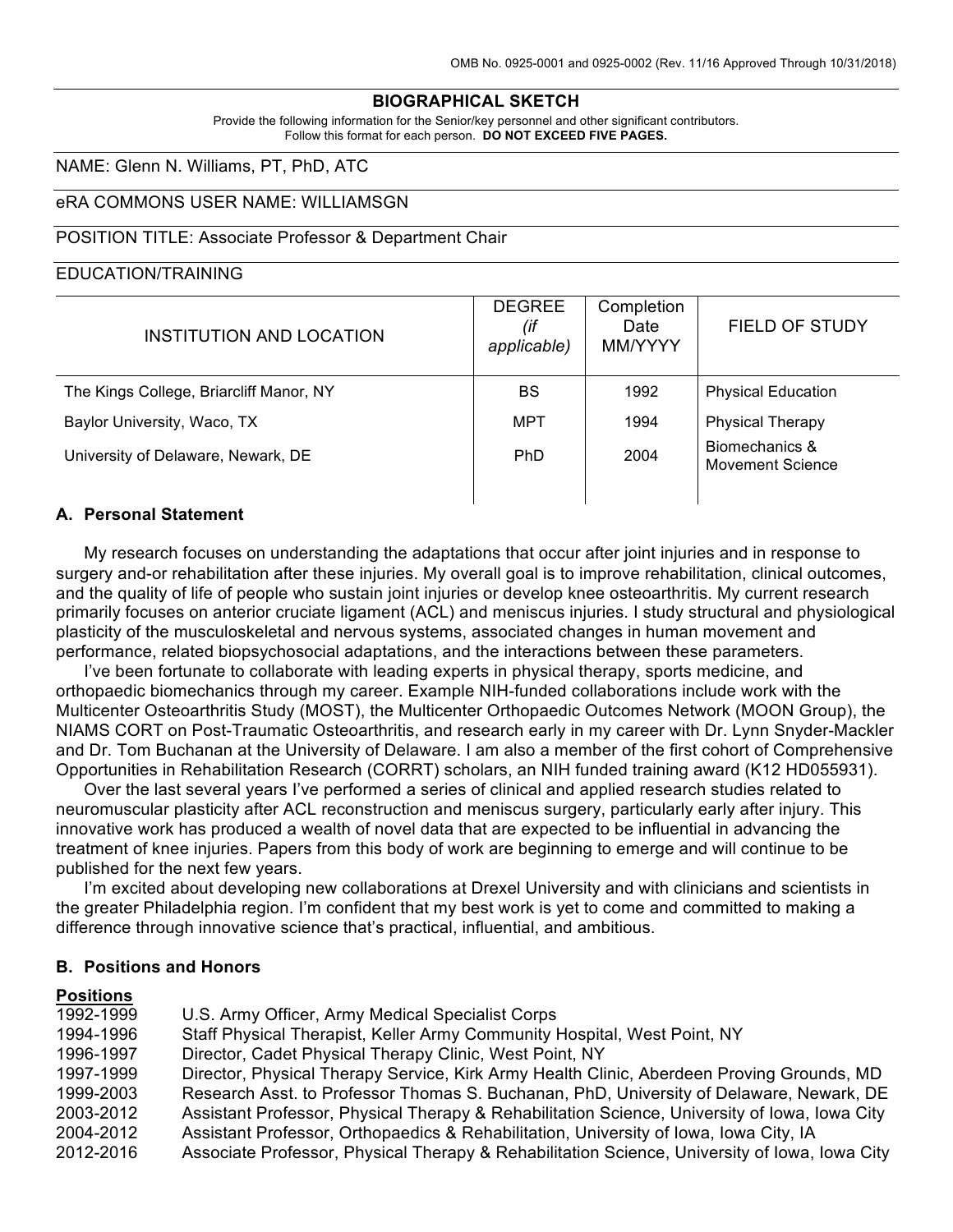2012-2016 Associate Professor, Orthopaedics & Rehabilitation, University of Iowa, Iowa City, IA 2016- Associate Professor & Department Chair, Physical Therapy & Rehabilitation Sciences, Drexel University, Philadelphia, PA

# **Other Experience and Professional Memberships**

- 1993- Member, American Physical Therapy Association 2002- Member, National Athletic Trainer's Association 2003- Member, American College of Sports Medicine 2003- *Ad Hoc* Review for ~15 of the highest ranked journals in Rehabilitation, Sports Science,
	- Orthopedics, Medicine, Clinical Neurology, and Engineering

### **Honors**

| 1992    | The President's Award (top graduate in major), The King's College                         |
|---------|-------------------------------------------------------------------------------------------|
| 2000    | New Horizon Award, Sports Physical Therapy Section, APTA                                  |
| 2002    | O'Donoghue Sports Injury Research Award, American Orthopaedic Society for Sports Medicine |
| 2002    | University of Delaware Competitive Graduate Fellowship                                    |
| 2003    | Best Scientific Poster (Sports Medicine), American Academy of Orthopaedic Surgeons        |
| 2003    | Young Scientist Award, American Society of Biomechanics                                   |
| 2004    | Hughston Award, American Orthopaedic Society for Sports Medicine                          |
| 2006    | Advisor, L.B. Sims Distinguished Thesis Award, University of Iowa                         |
| 2008    | Clinical Research Award, Iowa Physical Therapy Association                                |
| 2008-12 | <b>CORRT K12 Scholar/Trainee, NIH funded</b>                                              |

# **C. Contributions to Science**

1. My early research and corresponding papers focus on injury epidemiology, developing practical, valid clinical outcomes measurement tools, and measuring clinical outcomes after musculoskeletal injury. Pioneering work at the United States Military Academy at West Point (USMA) led to new knowledge on: 1) factors that predispose people to ACL injuries, 2) the incidence and outcomes of ankle sprains, and 3) clinical outcomes measurement in people with shoulder pathology. Our research team evaluated an entire USMA cadet class for factors that may contribute to non-contact ACL injuries and followed the cadets throughout their tenure at West Point. We successfully identified factors that predisposed males (narrow notch width, i.e., small ACL size) and females (narrow notch width, hyperflexibility, high BMI) to non-contact ACL tear. The resulting paper, which I "penned", won the AOSSM's O'Donughue Sports Injury Research Award and the Hughston Award as well. We also studied the epidemiology of ankle sprains in this period and published another important paper on persistent disability after ankle sprains. This paper highlighted the prevalence of persistent disability after ankle sprains and showed that disability is common regardless of the severity of the initial injury. This paper also presented new insights on syndesmosis ankle sprains and their prognosis. In addition, we developed and validated a series of practical clinical outcomes measurement tools for the knee, shoulder, and ankle. My work on global ratings (i.e., the SANE rating) in people with ACL injuries, shoulder instability, or ankle sprains was particularly well received. The validity of the SANE rating has been verified by several other research groups. This measure is now being used in NIH-funded research and is one of the American Academy of Orthopaedic Surgeon's recommended outcome measures. According to Google Scholar, the three papers below have been cited over 1200 times, supporting the high impact of this work.

- a. Gerber JP, **Williams GN**, Scoville CR, Arciero RA, and Taylor DC: Persistent Disability Associated with Ankle Sprains: A Prospective Examination of an Athletic Population. *Foot & Ankle International*, 1998, 19(10):653-60. PMID: 9801078
- b. **Williams GN**, Gangel TJ, Arciero RA, Uhorchak JM, and Taylor DC: Comparison of the Single Assessment Numeric Evaluation Method and Two Shoulder Rating Scales: Outcome Measures After Shoulder Surgery. *American Journal of Sports Medicine*, 1999, 27(2):214-221. PMID:10102104
- c. Uhorchak JM, Scoville CR, **Williams GN**, Arciero RA, St. Pierre P, Taylor DC: Risk Factors Associated with Non-Contact Injury of the ACL Ligament: A Prospective four-year Evaluation of 859 West Point Cadets. (*O'Donoghue Sports Injury Award Paper*). *American Journal of Sports Medicine*, 2003, 31(6):831-842. PMID: 14623646.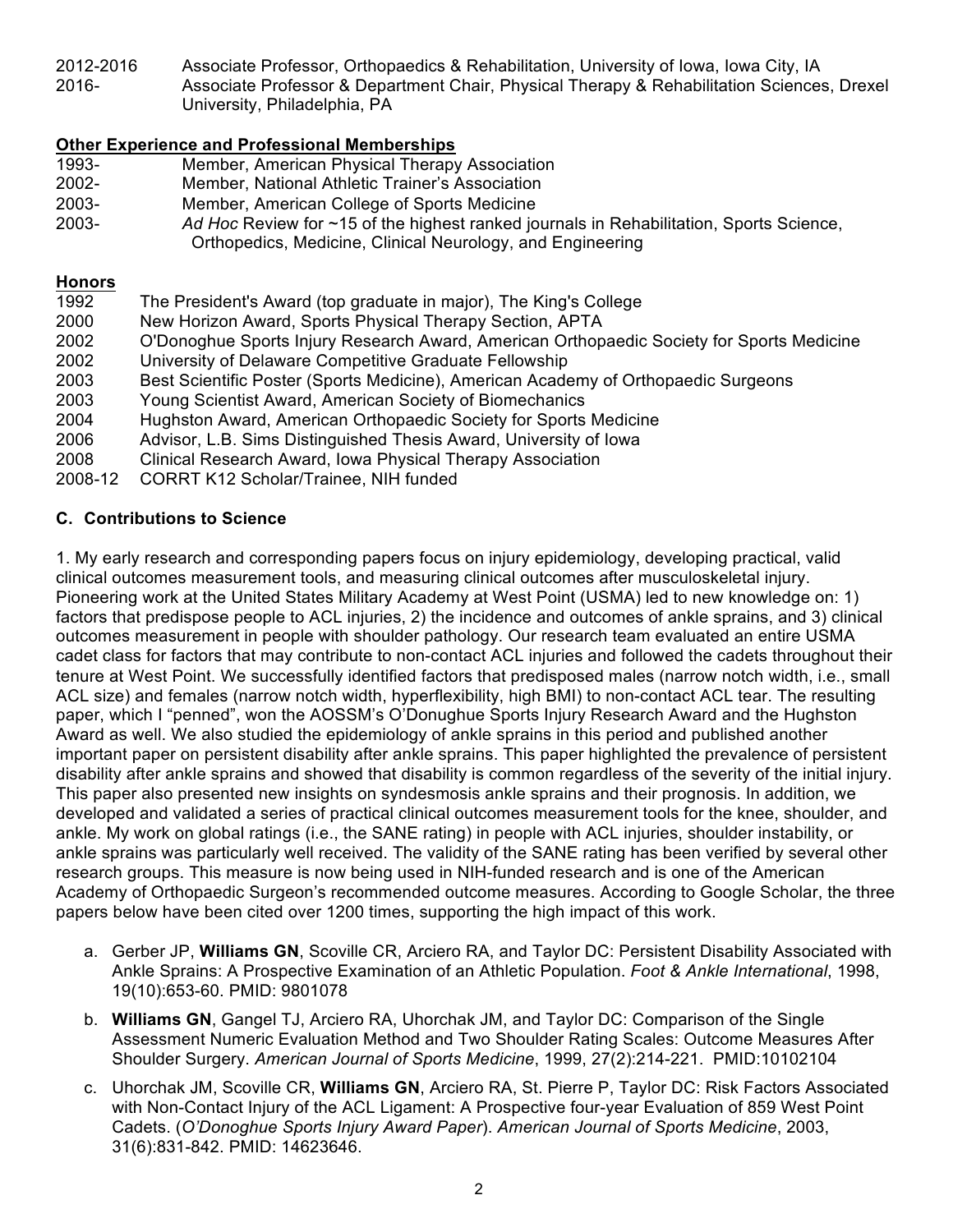2. Neuromuscular plasticity after ACL injury and related treatment is a primary research focus for me. The quadriceps muscles are preferentially affected by ACL injury. Significant atrophy, altered quadriceps muscle control, and abnormal movement biomechanics are experienced by most people who experience an ACL tear. My research has given scientists and clinicians important insight on the amount of and distribution of thigh and leg muscle atrophy after an ACL injury. I have also provided insight on how quadriceps muscle control changes with ACL injury and the association of these changes in control with muscle atrophy after injury. Prior to my work, the predominant thinking was that rehabilitation should focus on hamstrings muscle strength and control because the hamstrings muscles act restraints to the increased anterior knee translation associated with ACL injuries. My research showed that poor quadriceps control is a larger issue than hamstrings control. People who are able to cope with an ACL injury are unique in that they display little quadriceps atrophy and maintain their quadriceps control. Conversely, those who cannot cope with an ACL injury usually have significant quadriceps atrophy and poor quadriceps muscle control. These insights are important in designing and advancing ACL rehabilitation programs. In another harvested for ACL reconstruction. The semitendinosus andor gracilis tendons regrow in about 50% of people who undergo ACL reconstruction with hamstrings autografts. When the tendon regrowth stalls, the semimembranosus and biceps femoris muscles typically hypertrophy to compensate for donor site morbidity. It' unclear if this compensatory hypertrophy impacts long-term knee health. More recently I've performed groundbreaking work on adaptations in the thigh muscles during the first 6-weeks after ACL surgery. I also piloted a treatment approach directed at minimizing quadriceps atrophy after ACL injury and surgery. These are significant developments. Papers from this more recent work are just beginning to emerge.

- a. Krishnan C, **Williams GN**: Factors explaining Chronic Knee Extensor Strength Deficits after ACL Reconstruction. *Journal of Orthopaedic Research*, 2011, 29(5):633-40. PMID: 21246615. PMCID: PMC4527967.
- b. **Williams GN**, Chmielewski T, Rudolph KS, Buchanan TS, Snyder-Mackler L: Dynamic Knee Stability: Current Theory and Implications for Clinicians and Scientists. *Journal of Orthopaedic & Sports Physical Therapy,* 2001, 31(10):546-566. PMID: 11665743
- c. **Williams GN,** Snyder-Mackler L, Barrance PB, Axe MJ, Buchanan TS: Quadriceps Weakness, Atrophy, and Activation Failure in Predicted Noncopers after Anterior Cruciate Ligament Injury. *American Journal of Sports Medicine,* 2005, 33(3):402-407. PMID: 15716256
- d. **Williams GN,** Snyder-Mackler L, Barrance PB, Buchanan TS: Quadriceps Femoris Muscle Morphology and Function after ACL Injury: a differential response in copers versus non-copers. *Journal of Biomechanics*, 2005, 38(4):685-693. PMID: 15713288
- e. **Williams GN,** Snyder-Mackler L, Barrance PB, Axe MJ, Buchanan TS: Muscle and Tendon Morphology after Reconstruction of the anterior cruciate ligament with Autologous Semitendinosus-Gracilis Graft. *Journal of Bone & Joint Surgery,* 2004, 86-A (9):1936-1946. PMID:15342756

3. I've made significant contributions to science is in the area of ACL rehabilitation. My careful study of ACL injury epidemiology and neuromuscular plasticity after ACL injury, expertise as a sports physical therapist and athletic trainer, knowledge of biomechanics, and experience treating several hundred people with ACL injuries has enabled me to be a leader in ACL rehabilitation. I worked with a team of researchers in the Multi-center Orthopaedic Outcomes Network (MOON Group) to critically review the literature and examine the basis for ACL rehabilitation. We used this systematic research to develop evidence-based ACL rehabilitation guidelines; I "penned" the guidelines. These ACL rehabilitation guidelines have been used in two MOON NIH RO1 studies with over 5,000 patients enrolled. The MOON ACL rehabilitation guidelines and associated systematic reviews are published and readily available. A quick internet search will show the prominence of these guidelines and the impact of the MOON Group's work. These guidelines are considered the gold standard by many clinicians.

- a. Wright RW, Haas AK, Anderson J, Calabrese G, Cavanaugh J, Hewett TE, Lorring D, McKenzie C, Preston E, **Williams GN**, and the MOON Group. Anterior Cruciate Ligament Reconstruction Rehabilitation: MOON Guidelines. *Sports Health.* 2015, 7(3):239-243. PMID: 26131301.
- b. Wright RW, Preston E, Fleming BC, Amendola A, Andrish J, Bergfeld J, Dunn WR, Kaeding C, Kuhn JE, Marx RG, McCarty EC, Parker RC, Spindler KP, Wolcott M, Wolf, BR, **Williams GN**: A Systematic Review: of anterior cruciate ligament reconstruction rehabilitation: Part I: continuous passive motion, early weight bearing, postoperative bracing, and home-based rehabilitation. *Journal of Knee Surgery*, 2008, 21(3):217-224. PMID: 18686484. PMCID: PMC3692363.